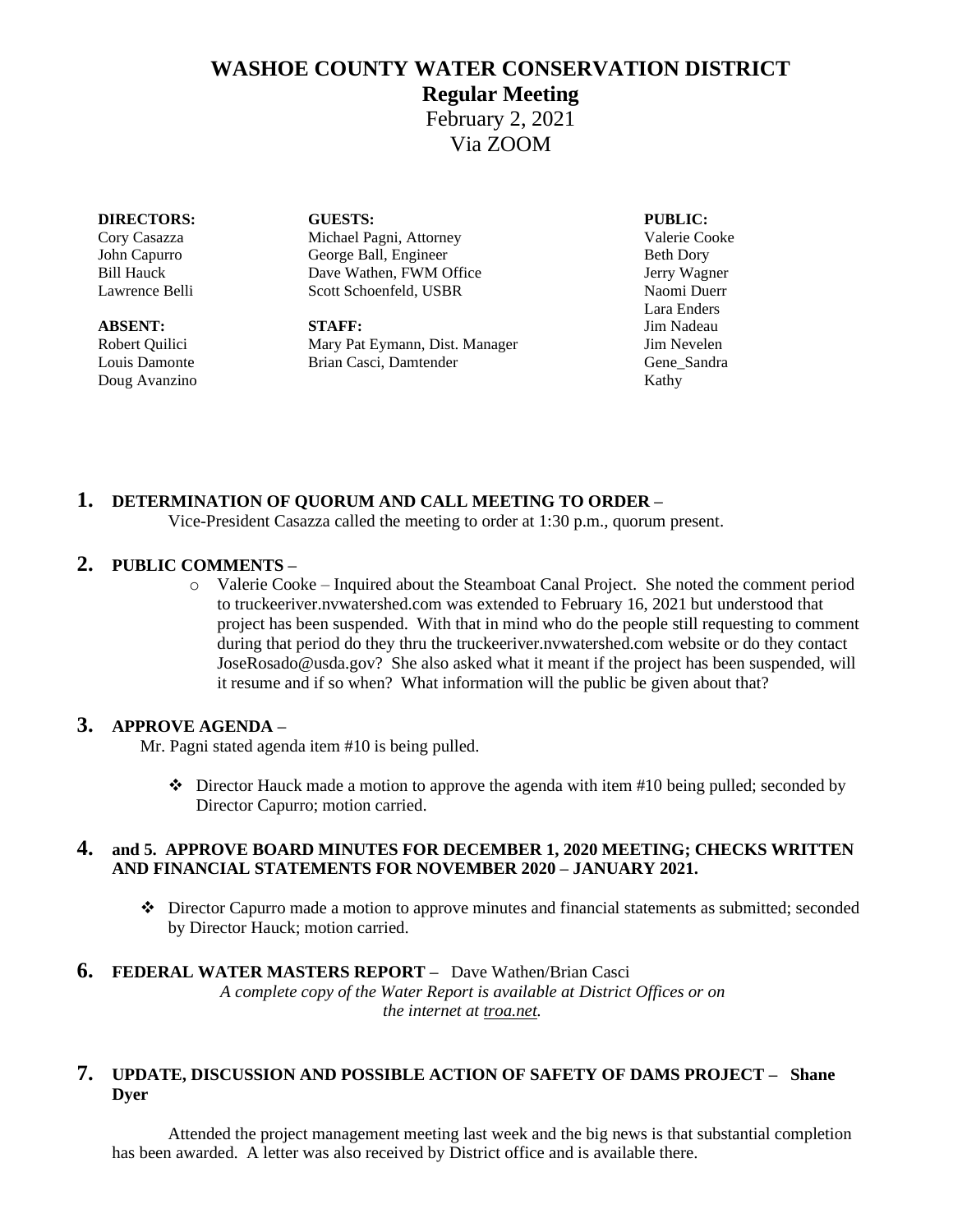There were 7 items on the list that need to be done.

- 1. Installation of the fiber and power for the seismic raceway to the outlet works.
- 2. Installation of stilling well conduit, electrical enclosure, and staff gage for second weir at the dam inspection well.
- 3. Installation of screen at the dam outfall pipe.
- 4. Replacement of the damaged vehicle crash barrier at the dike. Damage is due to a manufacturer's defect of the cable holders on the hinge side. A similar defect is also observed on the dam side vehicle barrier, and will need to be replaced as well.
- 5. General site cleanup.
- 6. After year 20/21 winter season, remove all silt fences and straw wattles.
- 7. BOR Instrumentation is still in process for determining the recourse regarding the piezometer PT-10-2A on the crest that is clogged.

At this point the project is complete. BOR is contracting with the Forest Service for the next 3 years of monitoring on vegetation and things like that. There are also still going to install some seismic instrumentation over the next few months. During the end of construction, a rock went down one of the piezometers and got jammed down deep. BOR is trying to figure out if they have to rip the piezometer out or if the piezometer will function properly with the rock in there. This actually does matter to the District because if it doesn't function as it is suppose to and it is not replaced, we are on the maintenance contract and could be on the hook for that. We need to make sure this is either replaced of is able to function before we accept that after the construction.

Brian Casci (Damtender) stated that in mid-November the contractors came out and as far as he knew were able to get the rock all the way down to the bottom.

Shane – they did push it close to the bottom but the question is, can the water come up around the rock without being pressurized at all? Is the District willing to accept that or not?

Scott Schoenfeld (USBR) – Either way the District will not be responsible for that piezometer. BOR is the one who reads the piezometer. Mr. Schoenfeld does not think it is a concern as a maintenance item. Shane – in terms of the re-payment contract he feels we are still a long way out, possible into 2022.

#### **8. DISCUSSION AND POSSIBLE ACTION AND DIRECTION TO STAFF ON FEDERAL ENERGY REGULATORY COMMISSION (FERC) PRELIMINARY PERMIT FOR A POWER PLANT AT BOCA DAM. – Shane Dyer**

No movement on this, they are still waiting for grant money.

#### **9. DISCUSSION, ACTION, AND POSSIBLE DIRECTION TO STAFF ON IMPLEMENTATION OF TROA REIMBURSEMENT UNDER SECTION 7.A.2(b)(3) – Michael Pagni**

Met with the TROA party reimbursement people in January. Went through the Watermaster's Office spreadsheet calculation of the APF portion of the reimbursement formula. Mr. Pagni explained at the meeting how the WM's offices methodology on how they came to their calculation. There was a brief discussion on the concepts of timing on when the reimbursement would start. As Governmental Agencies they all need to budget in advance. They asked what the reimbursement may be and when it starts to get put into place. This is hard to calculate as the APF formula is a running average and is constantly changing every month.

Mr. Pagni has since sent them out some general expenses based on our prior financials over the past 5 years, which is the other piece of the reimbursement formula. They were given the WM spreadsheet and they are digesting that. Mr. Pagni hopes to have a follow up meeting sometime in March or April to see if there is any other input on the WM spreadsheet and talk about reimbursement methodologies.

The hope and goal is to be able to start the reimbursements by the end of 2021.

#### **10. UPDATE ON NRCS TRUCKEE RIVER WATERSHED PROJECT.** *Item was pulled.*

#### **11. LEGAL COUNSEL REPORT – Michael Pagni**

Nothing additional to report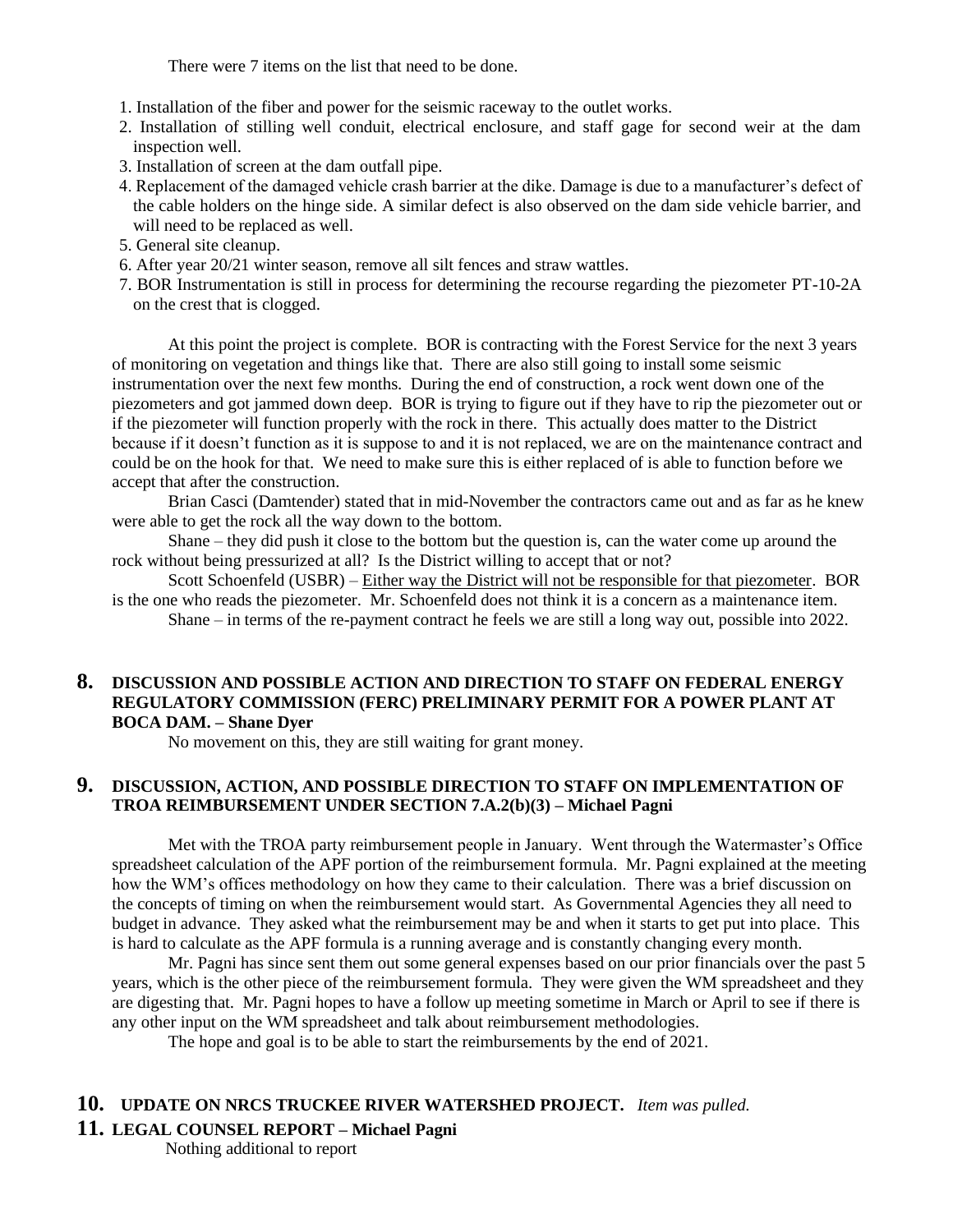## **12. ENGINEER REPORT – George Ball**

See Engineer's Report.

## **13. DAMTENDER REPORT – Brian Casci**

## **14. PUBLIC COMMENTS –**

- Shane Dyer (JUB/Dyer Engineering) Read information into record from NRCS Statement "In consideration of public comments received to date, and an intent to re-evaluate the feasibility, scope and extent of the project, as well as the effectiveness of the proposed project to meet conservation criteria; and identify the level of technical services that would be required to complete the project, the planning process has been halted at this time." Mr. Dyer commented that is all the District knows about it and we are trying to learn more from NRCS.
- o Valerie Cooke She thanked Mr. Dyer for his comment and noted it is consistent with the release of a public statement that has been issued already. She asked if her other questions were going to be answered and asked another question whether people should provide comments to the website originally established or should they to Jose Rosado?
- o Michael Pagni (attorney for District) Mr. Pagni noted that due to limitations under the Open Meeting Law the Board is unable to comment or discuss or respond to comments made in the public comment portion of the meeting. He noted that questions on the Project can be directed to NRCS.
- $\circ$  Jerry Wagner Mr. Wagner inquired whether any Board members voting for this project would personally benefit from it?
- $\circ$  Valerie Cooke (still had time remaining on her original 3 minutes) Ms. Cooke added addition comments asking whether anyone would be responding to the questions previously asked.
- o Jerry Wagner (still had time remaining on his original 3 minutes) Mr. Wagner added additional comments inquiring whether the District had previous discussions with TMWA about this project earlier in the year?

Additional Public Comment received in writing prior to the meeting:

Beth Dory - Dear Directors of the Washoe County Water Conservation District:

- 1. The SCIC has agreements with both the City and County to maintain the ditches for "storm water convenance."\* Since SCIC does not have an easement through my property for non-irrigation water, how can this legally be done? Has water from the Truckee *ever* been released/diverted into the Steamboat Ditch during a winter (Nov. 2-Mar. 31) storm event? (see att.) please refer to pg 189 (computer) from this link <https://data.nbmg.unr.edu/Public/NEHMP/StateOfNevadaEnhancedHazardMitigationPlan2018.pdf>
- 2. Michael Pagni, as I understand represents the following public bodies (a) the Washoe County Water Conservation District (b) Northern Nevada Water and Planning Commission (c) The Western Regional Water Commission (d) Truckee Meadows Water Authority *AND* the *Private* Ditch Company, the Steamboat Canal, and Irrigation Company. Could Mr. Pagni explain to a non-attorney how this overlap of clients is not a conflict of interest on his part?
- 3. Do the Directors of the WCWCD believe that under Mr. Pagni's council that the "District" and therefore *the Public* were well served regarding the "Steamboat Canal Project?"
- 4. [http://webcache.googleusercontent.com/search?q=cache:Ur5XdmZdBLsJ:renocitynv.iqm2.com/Citizens/FileO](http://webcache.googleusercontent.com/search?q=cache:Ur5XdmZdBLsJ:renocitynv.iqm2.com/Citizens/FileOpen.aspx%3FType%3D4%26ID%3D3995%26MeetingID%3D1101+&cd=1&hl=en&ct=clnk&gl=us) [pen.aspx%3FType%3D4%26ID%3D3995%26MeetingID%3D1101+&cd=1&hl=en&ct=clnk&gl=us](http://webcache.googleusercontent.com/search?q=cache:Ur5XdmZdBLsJ:renocitynv.iqm2.com/Citizens/FileOpen.aspx%3FType%3D4%26ID%3D3995%26MeetingID%3D1101+&cd=1&hl=en&ct=clnk&gl=us)